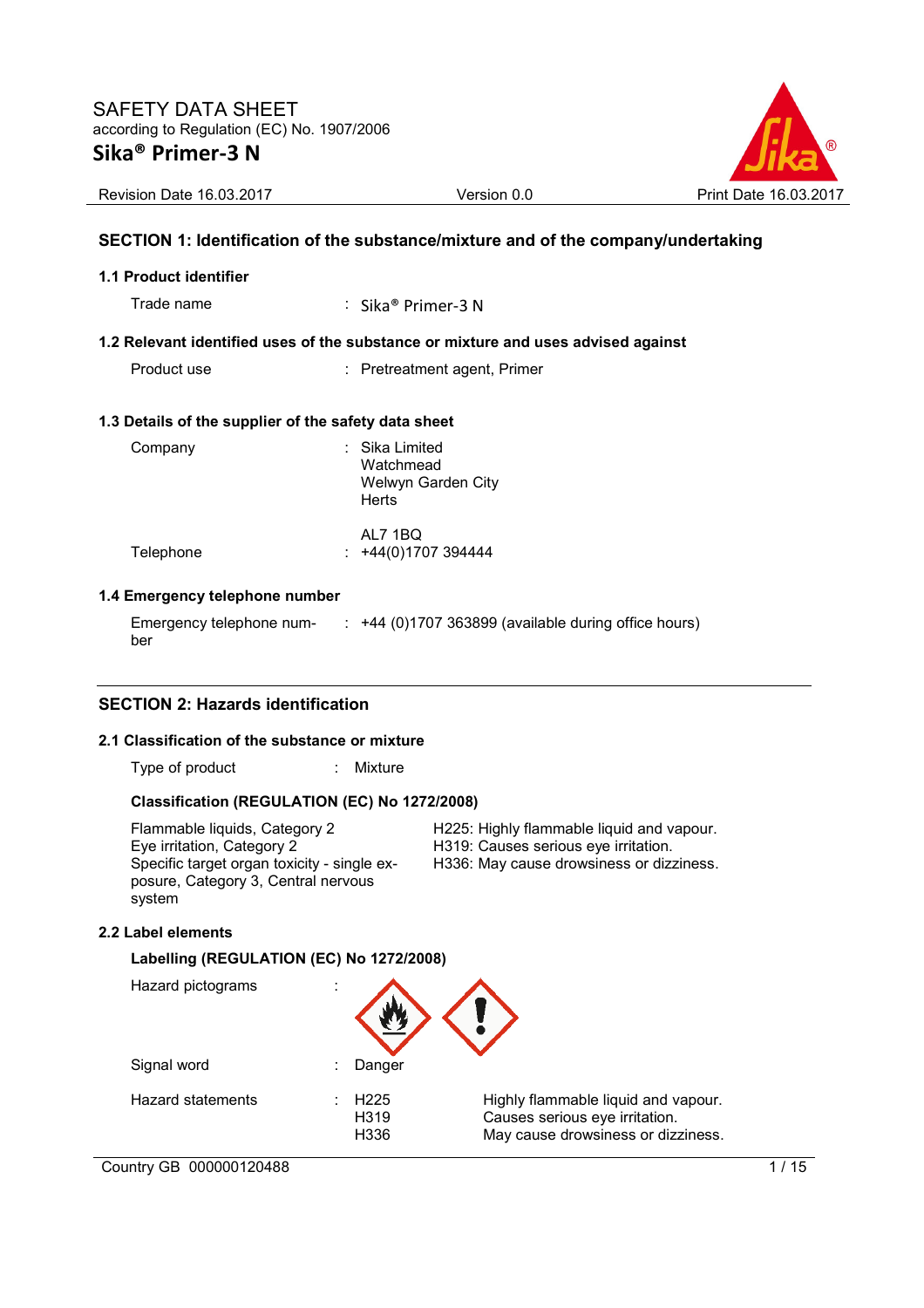

| Revision Date 16.03.2017                 |                      | Version 0.0                                                                                          | Print Date 16.03.2017                  |
|------------------------------------------|----------------------|------------------------------------------------------------------------------------------------------|----------------------------------------|
|                                          |                      |                                                                                                      |                                        |
| Supplemental Hazard<br><b>Statements</b> | EUH066               | Repeated exposure may cause skin dry-<br>ness or cracking.                                           |                                        |
| Precautionary statements                 | <b>Prevention:</b>   |                                                                                                      |                                        |
|                                          | P210                 | Keep away from heat, hot surfaces, sparks,<br>open flames and other ignition sources. No<br>smoking. |                                        |
|                                          | P233                 | Keep container tightly closed.                                                                       |                                        |
|                                          | P <sub>261</sub>     | Avoid breathing dust/ fume/ gas/ mist/ va-<br>pours/ spray.                                          |                                        |
|                                          | P280                 | Wear protective gloves/ eye protection/ face<br>protection.                                          |                                        |
|                                          | <b>Response:</b>     |                                                                                                      |                                        |
|                                          | $P303 + P361 + P353$ | ately all contaminated clothing. Rinse skin<br>with water/shower.                                    | IF ON SKIN (or hair): Take off immedi- |
|                                          | $P370 + P378$        | In case of fire: Use dry sand, dry chemical<br>or alcohol-resistant foam to extinguish.              |                                        |

Hazardous components which must be listed on the label:<br>
• 205-500-4 ethyl acetate

ethyl acetate

## **Additional Labelling:**

EUH208 Contains dibutyltin dilaurate. May produce an allergic reaction.

## **2.3 Other hazards**

This substance/mixture contains no components considered to be either persistent, bioaccumulative and toxic (PBT), or very persistent and very bioaccumulative (vPvB) at levels of 0.1% or higher.

## **SECTION 3: Composition/information on ingredients**

#### **3.2 Mixtures**

## **Hazardous components**

| Chemical name<br>CAS-No.<br>EC-No.<br><b>Registration number</b>                                   | Classification<br>(REGULATION (EC)<br>No 1272/2008)                                                                    | Concentration<br>[%] |
|----------------------------------------------------------------------------------------------------|------------------------------------------------------------------------------------------------------------------------|----------------------|
| ethyl acetate<br>141-78-6<br>205-500-4<br>01-2119475103-46-XXXX                                    | Flam. Liq.2, H225<br>Eye Irrit.2, H319<br>STOT SE3 H336                                                                | $>= 40 - 60$         |
| xylene<br>1330-20-7<br>215-535-7<br>01-2119488216-32-XXXX<br>Contains:<br>ethylbenzene $\leq$ 25 % | Flam. Lig.3, H226<br>Acute Tox.4 H332<br>Acute Tox.4 H312<br>Skin Irrit.2, H315<br>Eye Irrit.2, H319<br>STOT SE3. H335 | $>= 5 - < 10$        |

Country GB 000000120488 2/15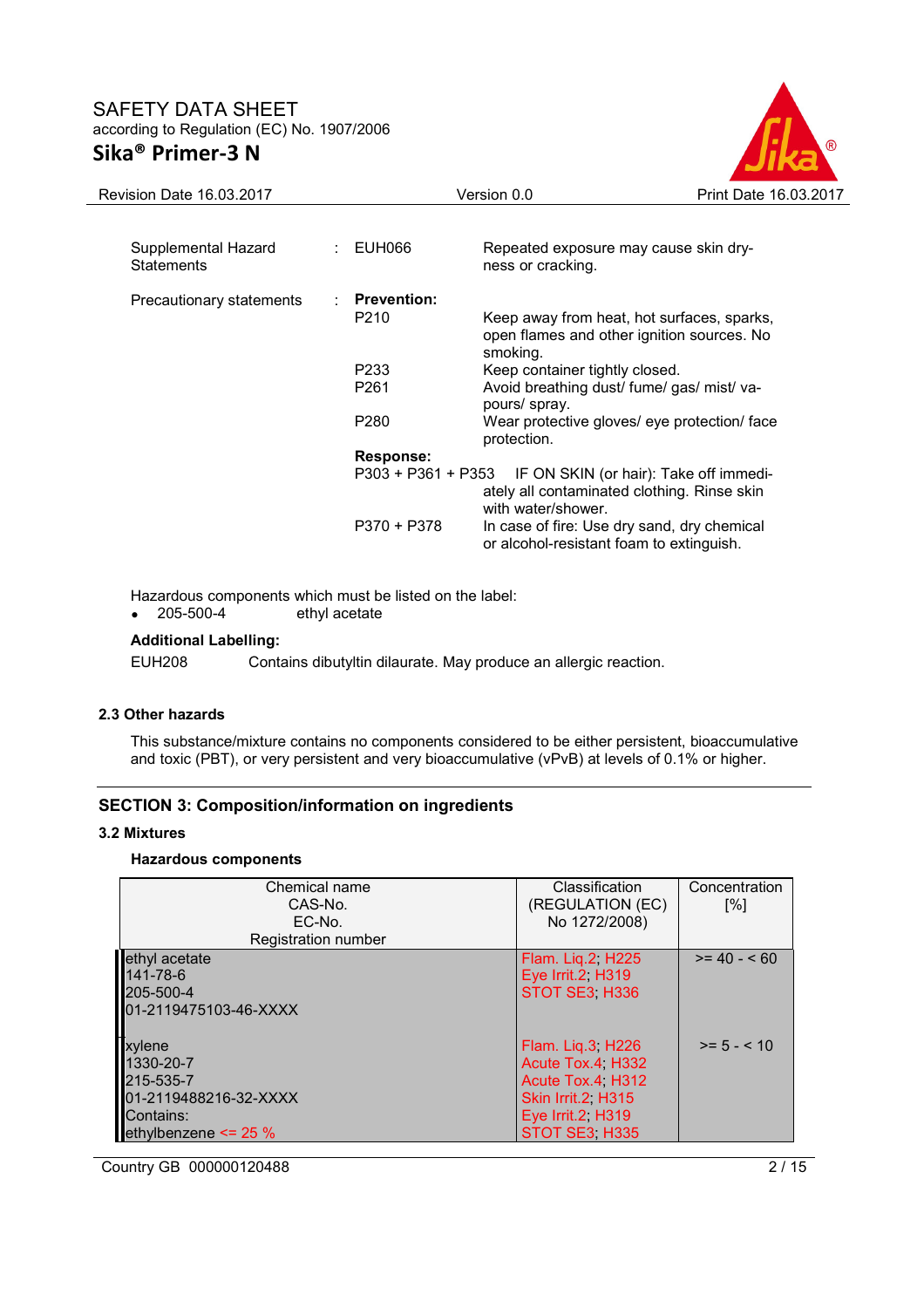

Revision Date 16.03.2017 Version 0.0 Print Date 16.03.2017

|                                                                       | STOT RE2, H373<br>Asp. Tox.1 H304                                                                                                                                      |                        |
|-----------------------------------------------------------------------|------------------------------------------------------------------------------------------------------------------------------------------------------------------------|------------------------|
| isopropanol<br>67-63-0<br>200-661-7<br>01-2119457558-25-XXXX          | Flam. Lig.2, H225<br>Eye Irrit.2, H319<br>STOT SE3 H336                                                                                                                | $>= 5 - < 10$          |
| ethylbenzene<br>$100 - 41 - 4$<br>202-849-4<br>01-2119489370-35-XXXX  | Flam. Liq.2, H225<br>Acute Tox.4, H332<br>STOT RE2, H373<br>Asp. Tox.1, H304                                                                                           | $>= 1 - 2.5$           |
| methanol<br>67-56-1<br>200-659-6<br>01-2119433307-44-XXXX             | Flam. Lig.2, H225<br>Acute Tox.3, H331<br>Acute Tox.3 H311<br>Acute Tox.3, H301<br>STOT SE1 H370<br>STOT SE1, H370<br>STOT SE1. H370                                   | < 1                    |
| dibutyltin dilaurate<br>77-58-7<br>201-039-8<br>01-2119496068-27-XXXX | Skin Corr.1C, H314<br>Skin Sens.1, H317<br>Muta.2 H341<br>Repr.1B H360FD<br>STOT SE1 H370<br>STOT RE1, H372<br>Aquatic Acute1, H400<br><b>Aquatic Chronic1</b><br>H410 | $>= 0,025 - 5$<br>0.25 |

For the full text of the H-Statements mentioned in this Section, see Section 16.

## **SECTION 4: First aid measures**

## **4.1 Description of first aid measures**

| General advice          | : Move out of dangerous area.<br>Consult a physician.<br>Show this safety data sheet to the doctor in attendance.                                                    |
|-------------------------|----------------------------------------------------------------------------------------------------------------------------------------------------------------------|
| If inhaled              | $\therefore$ Move to fresh air.<br>Consult a physician after significant exposure.                                                                                   |
| In case of skin contact | $\therefore$ Take off contaminated clothing and shoes immediately.<br>Wash off with soap and plenty of water.<br>If symptoms persist, call a physician.              |
| In case of eye contact  | : Immediately flush eye(s) with plenty of water.<br>Remove contact lenses.<br>Keep eye wide open while rinsing.<br>If eye irritation persists, consult a specialist. |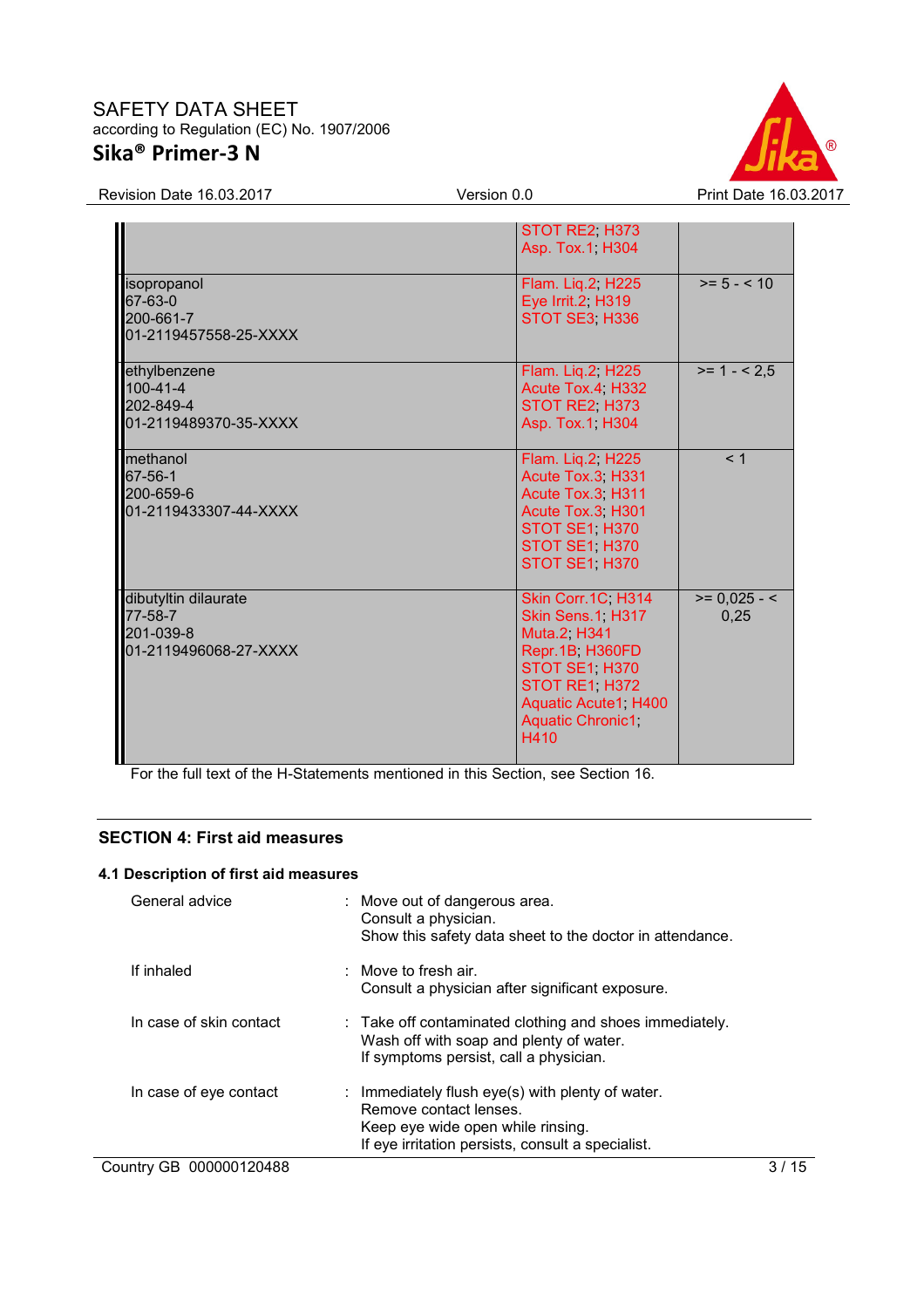

| <b>Revision Date 16.03.2017</b>         | Version 0.0                                                                                                                                                                       | Print Date 16.03.2017 |  |
|-----------------------------------------|-----------------------------------------------------------------------------------------------------------------------------------------------------------------------------------|-----------------------|--|
|                                         |                                                                                                                                                                                   |                       |  |
| If swallowed                            | : Do not induce vomiting without medical advice.<br>Rinse mouth with water.<br>Do not give milk or alcoholic beverages.<br>Never give anything by mouth to an unconscious person. |                       |  |
|                                         | 4.2 Most important symptoms and effects, both acute and delayed                                                                                                                   |                       |  |
| Symptoms                                | : Excessive lachrymation<br>Erythema<br>Loss of balance<br>Vertigo<br>See Section 11 for more detailed information on health effects<br>and symptoms.                             |                       |  |
| <b>Risks</b>                            | : irritant effects                                                                                                                                                                |                       |  |
|                                         | Causes serious eye irritation.<br>May cause drowsiness or dizziness.<br>Repeated exposure may cause skin dryness or cracking.                                                     |                       |  |
|                                         | 4.3 Indication of any immediate medical attention and special treatment needed                                                                                                    |                       |  |
| Treatment                               | Treat symptomatically.                                                                                                                                                            |                       |  |
| <b>SECTION 5: Firefighting measures</b> |                                                                                                                                                                                   |                       |  |
| 5.1 Extinguishing media                 |                                                                                                                                                                                   |                       |  |
| Suitable extinguishing media            | : Alcohol-resistant foam, Carbon dioxide (CO2), Dry chemical                                                                                                                      |                       |  |
| Unsuitable extinguishing<br>media       | : Water                                                                                                                                                                           |                       |  |

# **5.2 Special hazards arising from the substance or mixture**

| Hazardous combustion prod-<br>ucts               | : No hazardous combustion products are known                     |
|--------------------------------------------------|------------------------------------------------------------------|
| 5.3 Advice for firefighters                      |                                                                  |
| Special protective equipment<br>for firefighters | : In the event of fire, wear self-contained breathing apparatus. |
| Further information                              | : Use water spray to cool unopened containers.                   |

## **SECTION 6: Accidental release measures**

## **6.1 Personal precautions, protective equipment and emergency procedures**

| Personal precautions    | : Use personal protective equipment.<br>Remove all sources of ignition.<br>Deny access to unprotected persons. |        |
|-------------------------|----------------------------------------------------------------------------------------------------------------|--------|
| Country GB 000000120488 |                                                                                                                | 4 / 15 |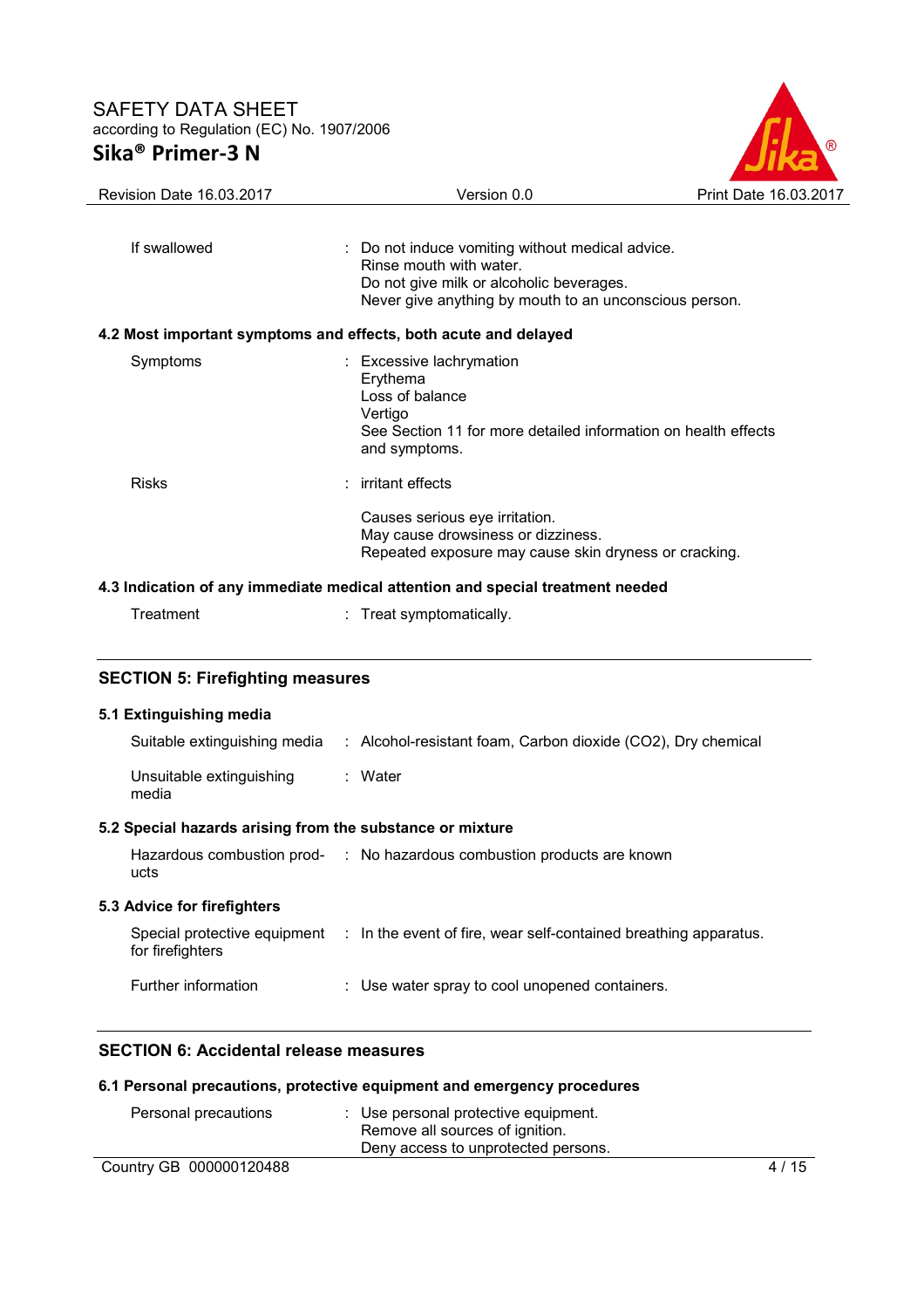

|                                                           | Beware of vapours accumulating to form explosive concentra-<br>tions. Vapours can accumulate in low areas.                                                                                                                                     |
|-----------------------------------------------------------|------------------------------------------------------------------------------------------------------------------------------------------------------------------------------------------------------------------------------------------------|
| 6.2 Environmental precautions                             |                                                                                                                                                                                                                                                |
| Environmental precautions                                 | : Prevent product from entering drains.<br>If the product contaminates rivers and lakes or drains inform<br>respective authorities.                                                                                                            |
| 6.3 Methods and materials for containment and cleaning up |                                                                                                                                                                                                                                                |
| Methods for cleaning up                                   | : Contain spillage, and then collect with non-combustible ab-<br>sorbent material, (e.g. sand, earth, diatomaceous earth, ver-<br>miculite) and place in container for disposal according to local<br>/ national regulations (see section 13). |
| 6.4 Reference to other sections                           |                                                                                                                                                                                                                                                |
| For personal protection see section 8.                    |                                                                                                                                                                                                                                                |

# **SECTION 7: Handling and storage**

## **7.1 Precautions for safe handling**

| Advice on safe handling                                          | : Do not breathe vapours or spray mist. Avoid exceeding the<br>given occupational exposure limits (see section 8). Do not get<br>in eyes, on skin, or on clothing. For personal protection see<br>section 8. Smoking, eating and drinking should be prohibited<br>in the application area. Take precautionary measures against<br>static discharge. Open drum carefully as content may be un-<br>der pressure. Take necessary action to avoid static electricity<br>discharge (which might cause ignition of organic vapours).<br>Follow standard hygiene measures when handling chemical<br>products |  |  |  |
|------------------------------------------------------------------|-------------------------------------------------------------------------------------------------------------------------------------------------------------------------------------------------------------------------------------------------------------------------------------------------------------------------------------------------------------------------------------------------------------------------------------------------------------------------------------------------------------------------------------------------------------------------------------------------------|--|--|--|
| Advice on protection against<br>fire and explosion               | Use explosion-proof equipment. Keep away from<br>heat/sparks/open flames/hot surfaces. No smoking. Take pre-<br>cautionary measures against electrostatic discharges.                                                                                                                                                                                                                                                                                                                                                                                                                                 |  |  |  |
| Hygiene measures                                                 | : Handle in accordance with good industrial hygiene and safety<br>practice. When using do not eat or drink. When using do not<br>smoke. Wash hands before breaks and at the end of workday.                                                                                                                                                                                                                                                                                                                                                                                                           |  |  |  |
| 7.2 Conditions for safe storage, including any incompatibilities |                                                                                                                                                                                                                                                                                                                                                                                                                                                                                                                                                                                                       |  |  |  |
| Requirements for storage<br>areas and containers                 | : Store in cool place. Containers which are opened must be<br>carefully resealed and kept upright to prevent leakage. Store<br>in accordance with local regulations.                                                                                                                                                                                                                                                                                                                                                                                                                                  |  |  |  |
| Other data                                                       | No decomposition if stored and applied as directed.                                                                                                                                                                                                                                                                                                                                                                                                                                                                                                                                                   |  |  |  |
| Country GB 000000120488                                          | 5/15                                                                                                                                                                                                                                                                                                                                                                                                                                                                                                                                                                                                  |  |  |  |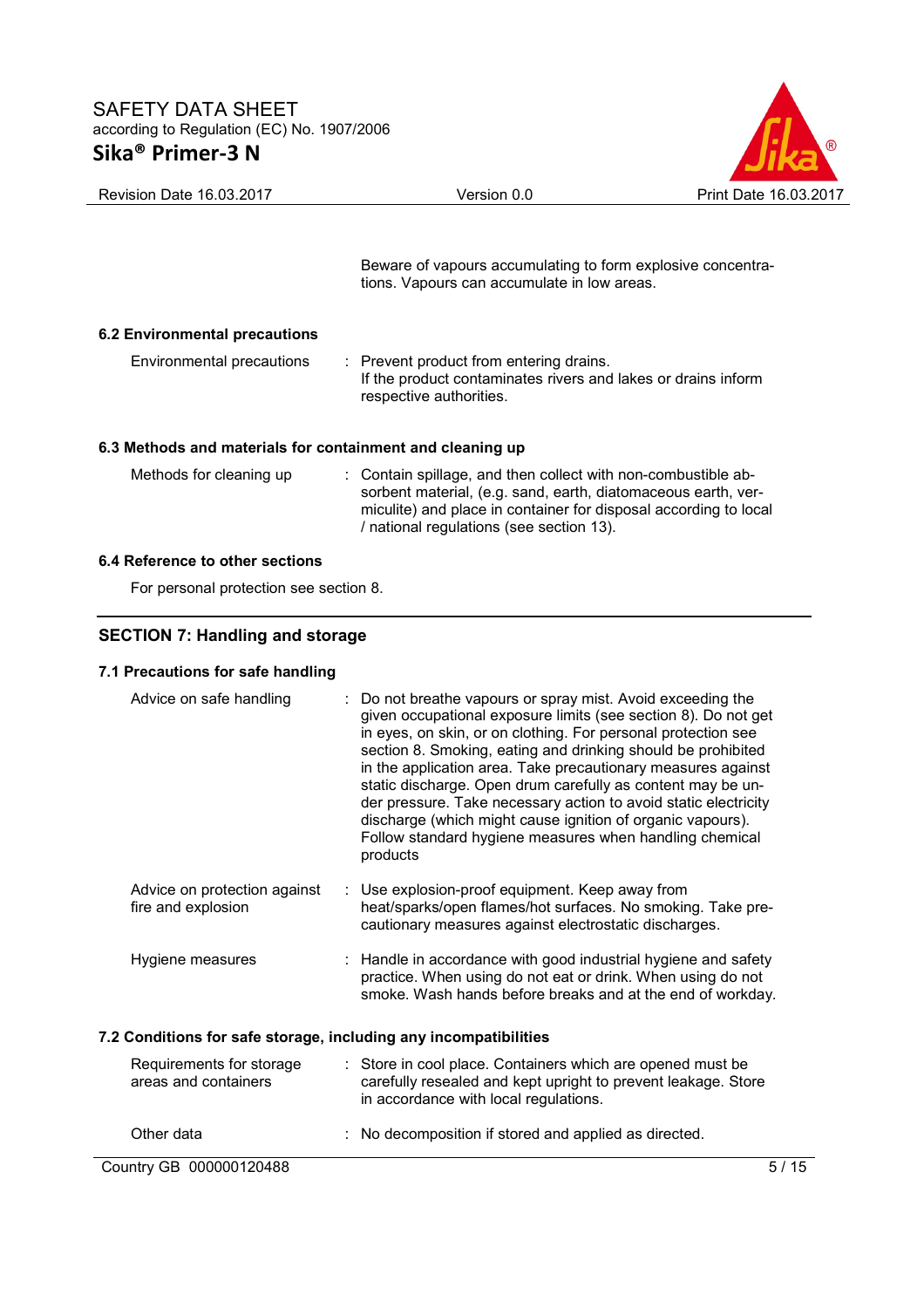

Revision Date 16.03.2017 Version 0.0 Print Date 16.03.2017

## **7.3 Specific end use(s)**

Specific use(s) : No data available

## **SECTION 8: Exposure controls/personal protection**

## **8.1 Control parameters**

## **Components with workplace control parameters**

| Components           | CAS-No.        | Value       | Control parame-<br>ters <sup>*</sup> | Basis *        |
|----------------------|----------------|-------------|--------------------------------------|----------------|
| ethyl acetate        | 141-78-6       | <b>TWA</b>  | 200 ppm                              | <b>GB EH40</b> |
|                      |                | <b>STEL</b> | 400 ppm                              | GB EH40        |
| xylene               | 1330-20-7      | <b>STEL</b> | $100$ ppm<br>441 mg/m3               | GB EH40        |
|                      |                | <b>TWA</b>  | 50 ppm<br>220 mg/m3                  | GB EH40        |
|                      |                | <b>TWA</b>  | 50 ppm<br>221 mg/m3                  | 2000/39/EC     |
|                      |                | <b>STEL</b> | $100$ ppm<br>442 mg/m3               | 2000/39/EC     |
| isopropanol          | $67 - 63 - 0$  | <b>TWA</b>  | 400 ppm<br>999 mg/m3                 | GB EH40        |
|                      |                | <b>STEL</b> | <b>500 ppm</b><br>1.250 mg/m3        | GB EH40        |
| ethylbenzene         | $100 - 41 - 4$ | <b>TWA</b>  | $100$ ppm<br>441 mg/m3               | GB EH40        |
|                      |                | <b>STEL</b> | $125$ ppm<br>552 mg/m3               | GB EH40        |
| methanol             | $67 - 56 - 1$  | <b>TWA</b>  | 200 ppm<br>266 mg/m3                 | GB EH40        |
|                      |                | <b>STEL</b> | <b>250 ppm</b><br>333 mg/m3          | GB EH40        |
| dibutyltin dilaurate | $77 - 58 - 7$  | <b>TWA</b>  | $0,1$ mg/m $3$                       | GB EH40        |
|                      |                | <b>STEL</b> | $0,2$ mg/m $3$                       | GB EH40        |

# **Biological occupational exposure limits**

| Substance name | CAS-No.   | Control parameters                                                  | Sampling time | Basis                 |
|----------------|-----------|---------------------------------------------------------------------|---------------|-----------------------|
| xylene         | 1330-20-7 | methyl hippuric<br>acid 650mmol/mol<br><b>Creatinine</b><br>(Urine) | ∣ After shift | GB EH40<br><b>BAT</b> |

| DNEL                    |                                                               |    |
|-------------------------|---------------------------------------------------------------|----|
| Imethanol               | $\therefore$ End Use Workers<br>Exposure routes: Skin contact |    |
|                         |                                                               |    |
|                         | Exposure time 8 h                                             |    |
| Country GB 000000120488 |                                                               | 15 |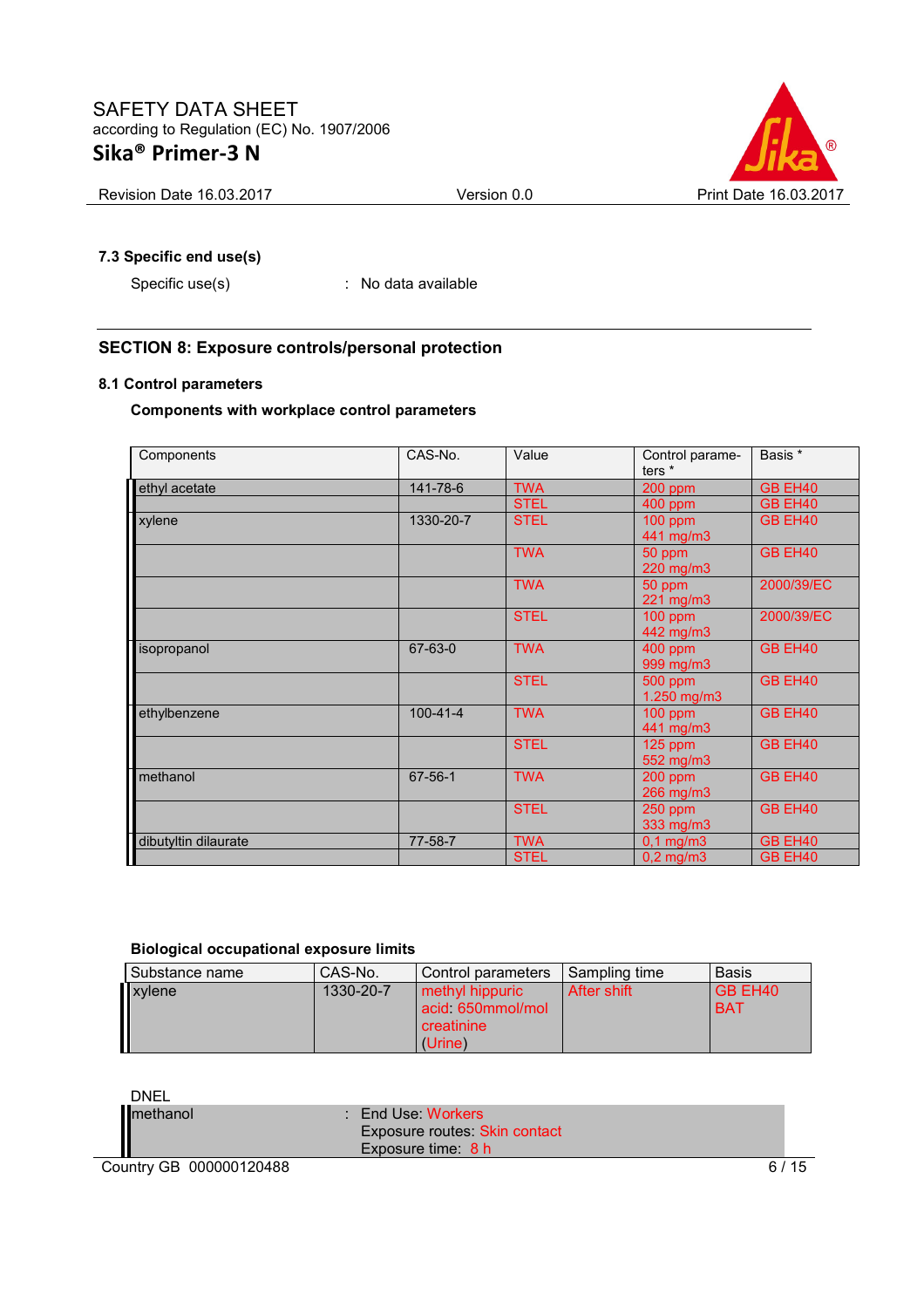

| <b>SAFETY DATA SHEET</b><br>according to Regulation (EC) No. 1907/2006 |                                                                                                                                                                                                                                                                                                                                                                                                                                                                                                                                                                                                                                                                |                       |
|------------------------------------------------------------------------|----------------------------------------------------------------------------------------------------------------------------------------------------------------------------------------------------------------------------------------------------------------------------------------------------------------------------------------------------------------------------------------------------------------------------------------------------------------------------------------------------------------------------------------------------------------------------------------------------------------------------------------------------------------|-----------------------|
| Sika <sup>®</sup> Primer-3 N                                           |                                                                                                                                                                                                                                                                                                                                                                                                                                                                                                                                                                                                                                                                |                       |
| <b>Revision Date 16.03.2017</b>                                        | Version 0.0                                                                                                                                                                                                                                                                                                                                                                                                                                                                                                                                                                                                                                                    | Print Date 16.03.2017 |
|                                                                        | Value: 40 mg/m3<br><b>End Use: Consumers</b><br>Exposure routes Skin contact<br>Exposure time: 8 h<br>Value: 260 mg/m3                                                                                                                                                                                                                                                                                                                                                                                                                                                                                                                                         |                       |
| <b>PNEC</b><br>methanol<br>8.2 Exposure controls                       |                                                                                                                                                                                                                                                                                                                                                                                                                                                                                                                                                                                                                                                                |                       |
| Personal protective equipment                                          |                                                                                                                                                                                                                                                                                                                                                                                                                                                                                                                                                                                                                                                                |                       |
| Eye protection<br>t.                                                   | Safety glasses with side-shields conforming to EN166<br>Eye wash bottle with pure water                                                                                                                                                                                                                                                                                                                                                                                                                                                                                                                                                                        |                       |
| Hand protection                                                        | Chemical-resistant, impervious gloves complying with an ap-<br>proved standard must be worn at all times when handling<br>chemical products. Reference number EN 374. Follow manu-<br>facturer specifications.                                                                                                                                                                                                                                                                                                                                                                                                                                                 |                       |
|                                                                        | Suitable for short time use or protection against splashes:<br>Butyl rubber/nitrile rubber gloves (0,4 mm),<br>Contaminated gloves should be removed.<br>Suitable for permanent exposure:<br>Viton gloves (0.4 mm),<br>breakthrough time > 30 min.                                                                                                                                                                                                                                                                                                                                                                                                             |                       |
| Skin and body protection                                               | : Protective clothing (e.g. Safety shoes acc. to EN ISO 20345,<br>long-sleeved working clothing, long trousers). Rubber aprons<br>and protective boots are additionaly recommended for mixing<br>and stirring work.                                                                                                                                                                                                                                                                                                                                                                                                                                            |                       |
| Respiratory protection                                                 | Respirator selection must be based on known or anticipated<br>exposure levels, the hazards of the product and the safe work-<br>ing limits of the selected respirator.<br>organic vapor filter (Type A)<br>A1: < 1000 ppm; A2: < 5000 ppm; A3: < 10000 ppm<br>Ensure adequate ventilation. This can be achieved by local<br>exhaust extraction or by general ventilation. (EN 689 - Meth-<br>ods for determining inhalation exposure). This applies in par-<br>ticular to the mixing / stirring area. In case this is not sufficent<br>to keep the concentrations under the occupational exposure<br>limits then respiration protection measures must be used. |                       |

**Environmental exposure controls**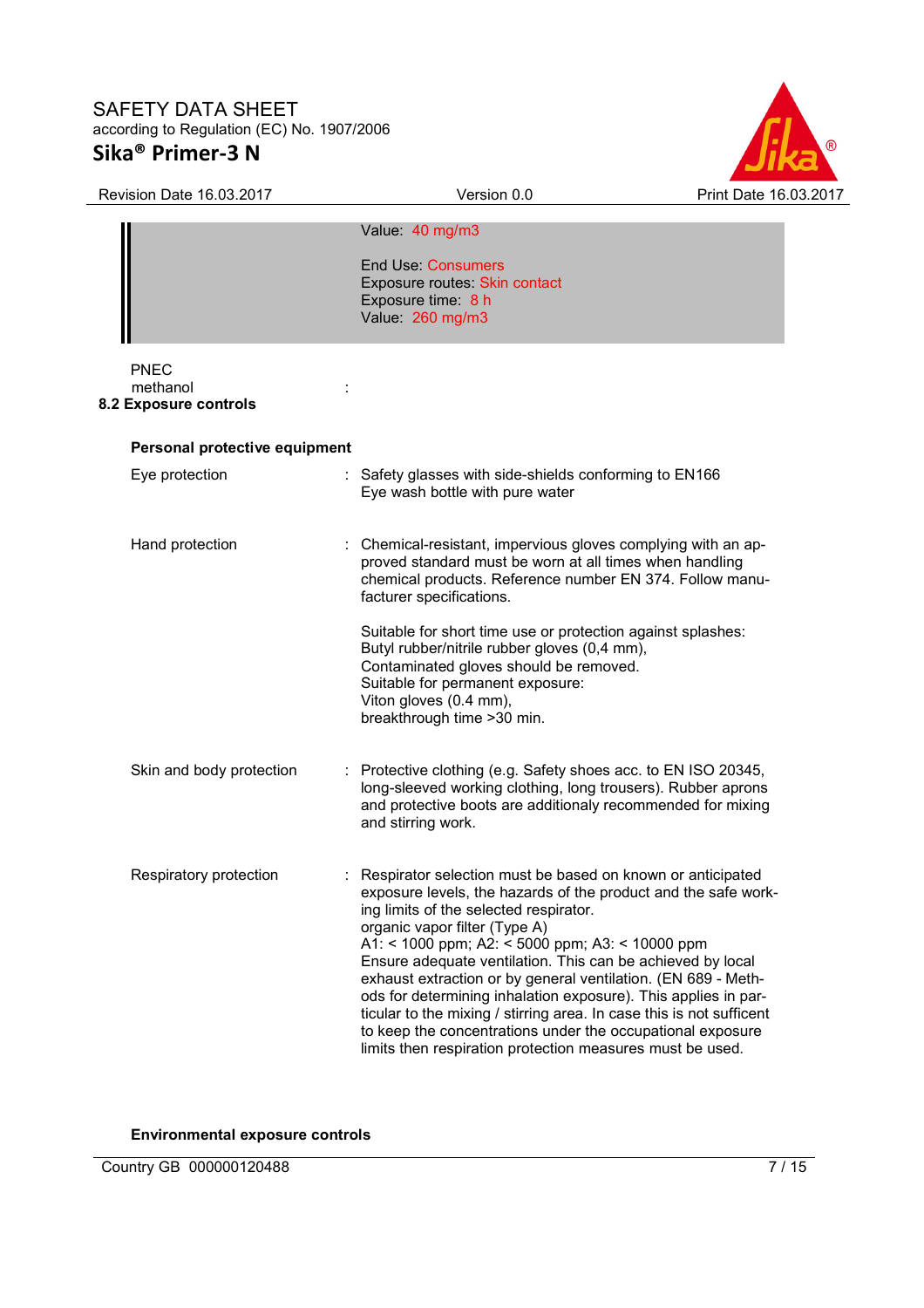

| Revision Date 16.03.2017 | Version 0.0                                                                                                                         | Print Date 16.03.2017 |
|--------------------------|-------------------------------------------------------------------------------------------------------------------------------------|-----------------------|
| General advice           | : Prevent product from entering drains.<br>If the product contaminates rivers and lakes or drains inform<br>respective authorities. |                       |

# **SECTION 9: Physical and chemical properties**

| Information on basic physical and chemical proper<br>Appearance |    | liquid                                      |
|-----------------------------------------------------------------|----|---------------------------------------------|
| Colour                                                          |    | colourless                                  |
| Odour                                                           | t  | very faint                                  |
| <b>Odour Threshold</b>                                          | t  | No data available                           |
| Flash point                                                     | t  | ca. -4 °C                                   |
| Autoignition temperature                                        | ÷  | 425 °C                                      |
| Decomposition temperature                                       | ÷. | No data available                           |
| Lower explosion limit (Vol-%)                                   | t. | 1 %(V)                                      |
| Upper explosion limit (Vol-%) :                                 |    | $7\%$ (V)                                   |
| Flammability                                                    | t  | No data available                           |
| <b>Explosive properties</b>                                     | t  | No data available                           |
| Oxidizing properties                                            | t. | No data available                           |
| pH                                                              | t  | No data available                           |
| Melting point/range / Freez-                                    | t. | No data available                           |
| ing point<br>Boiling point/boiling range                        | t. | No data available                           |
| Vapour pressure                                                 | t  | 99,9915 hPa                                 |
| Density                                                         | t  | ca.0,98 g/cm3<br>at 20 $^{\circ}$ C         |
| Water solubility                                                | t  | No data available                           |
| Partition coefficient: n-<br>octanol/water                      | ÷  | No data available                           |
| Viscosity, dynamic                                              |    | ca.10 mPa.s<br>at 20 $^{\circ}$ C           |
| Viscosity, kinematic                                            |    | $< 20,5 \text{ mm2/s}$<br>at $40^{\circ}$ C |
|                                                                 |    |                                             |

# **9.1 Information on basic physical and chemical properties**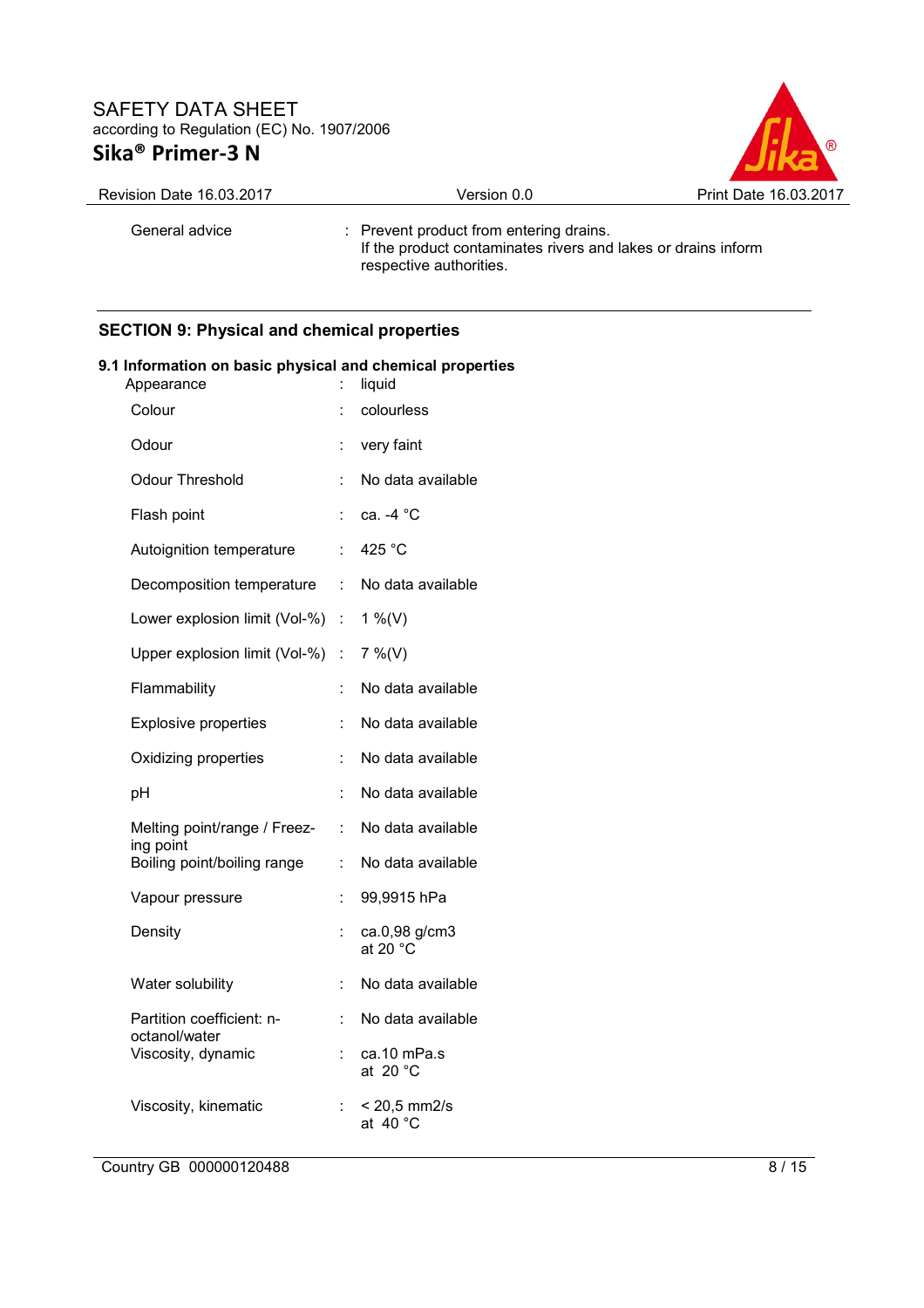

| Revision Date 16.03.2017                    | Version 0.0                                                 | Print Date 16.03.201 |
|---------------------------------------------|-------------------------------------------------------------|----------------------|
| Relative vapour density                     | No data available                                           |                      |
| Evaporation rate                            | No data available                                           |                      |
| 9.2 Other information<br>No data available  |                                                             |                      |
| <b>SECTION 10: Stability and reactivity</b> |                                                             |                      |
| 10.1 Reactivity                             |                                                             |                      |
|                                             | No dangerous reaction known under conditions of normal use. |                      |
| 10.2 Chemical stability                     |                                                             |                      |
| The product is chemically stable.           |                                                             |                      |
| 10.3 Possibility of hazardous reactions     |                                                             |                      |
| Hazardous reactions                         | : Stable under recommended storage conditions.              |                      |
|                                             | Vapours may form explosive mixture with air.                |                      |
| 10.4 Conditions to avoid                    |                                                             |                      |
| Conditions to avoid                         | : Heat, flames and sparks.                                  |                      |
| 10.5 Incompatible materials                 |                                                             |                      |
| Materials to avoid                          | : No data available                                         |                      |
| 10.6 Hazardous decomposition products       |                                                             |                      |

# **SECTION 11: Toxicological information**

# **11.1 Information on toxicological effects**

# **Acute toxicity**

Not classified based on available information.

**Components:** 

| ethyl acetate:            |                                                                                        |
|---------------------------|----------------------------------------------------------------------------------------|
| Acute oral toxicity       | $LD50$ Oral (Rat) $> 5.000$ mg/kg                                                      |
| Acute inhalation toxicity | $LC50$ (Rat) ca. 1.600 mg/l<br>Exposure time: 4 h<br>Test atmosphere: vapour           |
| Acute dermal toxicity     | LD50 Dermal (Rabbit) $>$ 5.000 mg/kg                                                   |
| xylene:                   |                                                                                        |
| Acute dermal toxicity     | Acute toxicity estimate 1.100 mg/kg<br>Method: Converted acute toxicity point estimate |
|                           |                                                                                        |

Country GB 000000120488 9/15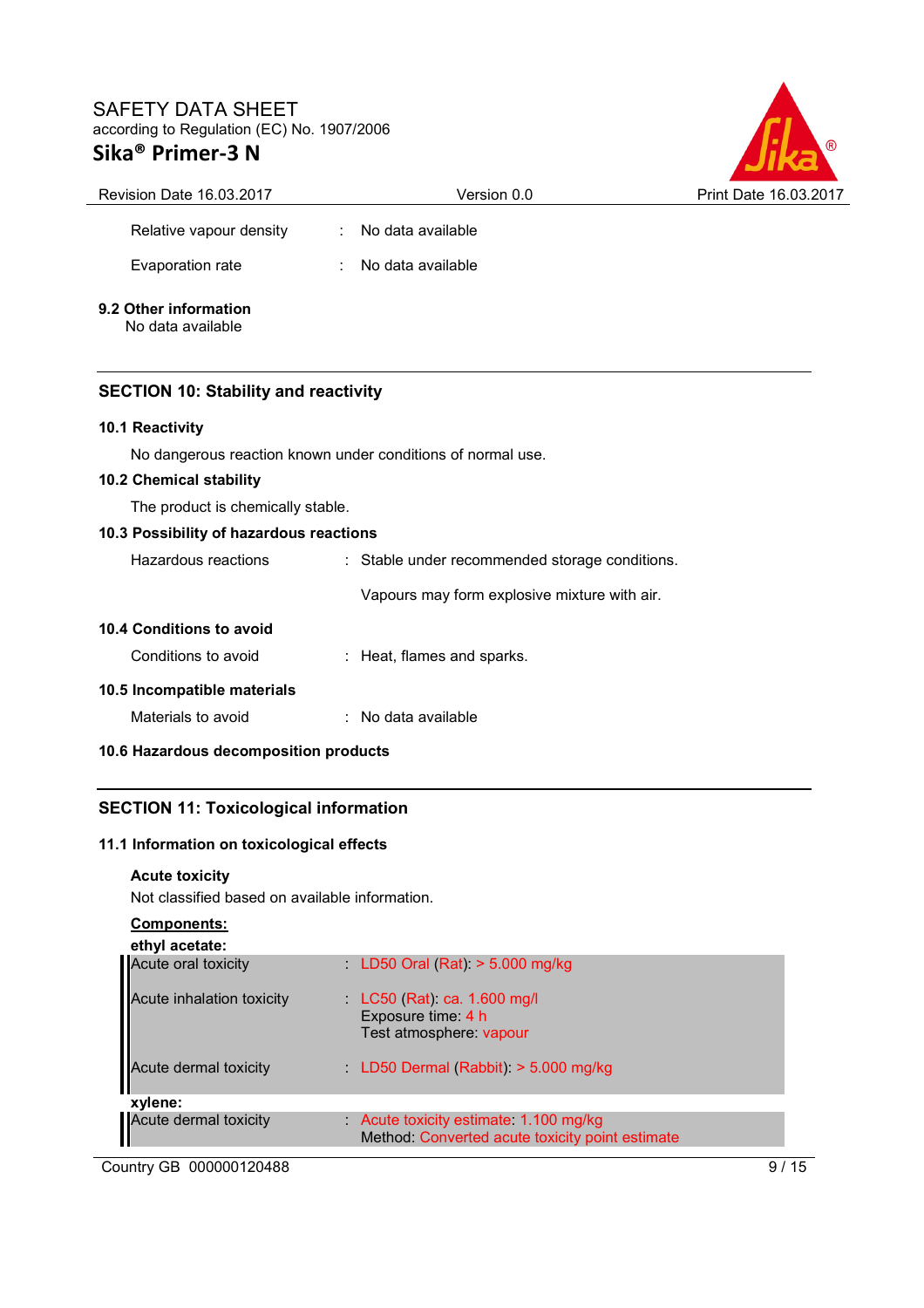

## Revision Date 16.03.2017 Version 0.0 Print Date 16.03.2017

| methanol:<br>Acute oral toxicity<br>Acute toxicity estimate 100 mg/kg<br>Method: Converted acute toxicity point estimate<br>Acute inhalation toxicity<br>Acute toxicity estimate 3 mg/l<br>Exposure time: 4 h<br>Test atmosphere: vapour<br>Method: Converted acute toxicity point estimate<br>Acute dermal toxicity<br>Acute toxicity estimate 300 mg/kg<br>Method: Converted acute toxicity point estimate<br>dibutyltin dilaurate:<br>Acute oral toxicity<br>LD50 Oral (Rat): 2.071 mg/kg<br><b>Skin corrosion/irritation</b><br>Repeated exposure may cause skin dryness or cracking.<br>Serious eye damage/eye irritation<br>Causes serious eye irritation.<br><b>Respiratory or skin sensitisation</b><br>Skin sensitisation: Not classified based on available information.<br>Respiratory sensitisation: Not classified based on available information.<br>Germ cell mutagenicity<br>Not classified based on available information.<br>Carcinogenicity<br>Not classified based on available information. |
|------------------------------------------------------------------------------------------------------------------------------------------------------------------------------------------------------------------------------------------------------------------------------------------------------------------------------------------------------------------------------------------------------------------------------------------------------------------------------------------------------------------------------------------------------------------------------------------------------------------------------------------------------------------------------------------------------------------------------------------------------------------------------------------------------------------------------------------------------------------------------------------------------------------------------------------------------------------------------------------------------------------|
|                                                                                                                                                                                                                                                                                                                                                                                                                                                                                                                                                                                                                                                                                                                                                                                                                                                                                                                                                                                                                  |
|                                                                                                                                                                                                                                                                                                                                                                                                                                                                                                                                                                                                                                                                                                                                                                                                                                                                                                                                                                                                                  |
|                                                                                                                                                                                                                                                                                                                                                                                                                                                                                                                                                                                                                                                                                                                                                                                                                                                                                                                                                                                                                  |
|                                                                                                                                                                                                                                                                                                                                                                                                                                                                                                                                                                                                                                                                                                                                                                                                                                                                                                                                                                                                                  |
|                                                                                                                                                                                                                                                                                                                                                                                                                                                                                                                                                                                                                                                                                                                                                                                                                                                                                                                                                                                                                  |
|                                                                                                                                                                                                                                                                                                                                                                                                                                                                                                                                                                                                                                                                                                                                                                                                                                                                                                                                                                                                                  |
|                                                                                                                                                                                                                                                                                                                                                                                                                                                                                                                                                                                                                                                                                                                                                                                                                                                                                                                                                                                                                  |
|                                                                                                                                                                                                                                                                                                                                                                                                                                                                                                                                                                                                                                                                                                                                                                                                                                                                                                                                                                                                                  |
|                                                                                                                                                                                                                                                                                                                                                                                                                                                                                                                                                                                                                                                                                                                                                                                                                                                                                                                                                                                                                  |
|                                                                                                                                                                                                                                                                                                                                                                                                                                                                                                                                                                                                                                                                                                                                                                                                                                                                                                                                                                                                                  |
|                                                                                                                                                                                                                                                                                                                                                                                                                                                                                                                                                                                                                                                                                                                                                                                                                                                                                                                                                                                                                  |
|                                                                                                                                                                                                                                                                                                                                                                                                                                                                                                                                                                                                                                                                                                                                                                                                                                                                                                                                                                                                                  |
|                                                                                                                                                                                                                                                                                                                                                                                                                                                                                                                                                                                                                                                                                                                                                                                                                                                                                                                                                                                                                  |
|                                                                                                                                                                                                                                                                                                                                                                                                                                                                                                                                                                                                                                                                                                                                                                                                                                                                                                                                                                                                                  |
|                                                                                                                                                                                                                                                                                                                                                                                                                                                                                                                                                                                                                                                                                                                                                                                                                                                                                                                                                                                                                  |
|                                                                                                                                                                                                                                                                                                                                                                                                                                                                                                                                                                                                                                                                                                                                                                                                                                                                                                                                                                                                                  |
| <b>Reproductive toxicity</b>                                                                                                                                                                                                                                                                                                                                                                                                                                                                                                                                                                                                                                                                                                                                                                                                                                                                                                                                                                                     |
| Not classified based on available information.                                                                                                                                                                                                                                                                                                                                                                                                                                                                                                                                                                                                                                                                                                                                                                                                                                                                                                                                                                   |
| <b>STOT - single exposure</b>                                                                                                                                                                                                                                                                                                                                                                                                                                                                                                                                                                                                                                                                                                                                                                                                                                                                                                                                                                                    |
| May cause drowsiness or dizziness.                                                                                                                                                                                                                                                                                                                                                                                                                                                                                                                                                                                                                                                                                                                                                                                                                                                                                                                                                                               |
| <b>STOT - repeated exposure</b>                                                                                                                                                                                                                                                                                                                                                                                                                                                                                                                                                                                                                                                                                                                                                                                                                                                                                                                                                                                  |
| Not classified based on available information.                                                                                                                                                                                                                                                                                                                                                                                                                                                                                                                                                                                                                                                                                                                                                                                                                                                                                                                                                                   |
| <b>Aspiration toxicity</b>                                                                                                                                                                                                                                                                                                                                                                                                                                                                                                                                                                                                                                                                                                                                                                                                                                                                                                                                                                                       |
| Not classified based on available information.                                                                                                                                                                                                                                                                                                                                                                                                                                                                                                                                                                                                                                                                                                                                                                                                                                                                                                                                                                   |
|                                                                                                                                                                                                                                                                                                                                                                                                                                                                                                                                                                                                                                                                                                                                                                                                                                                                                                                                                                                                                  |
| <b>SECTION 12: Ecological information</b>                                                                                                                                                                                                                                                                                                                                                                                                                                                                                                                                                                                                                                                                                                                                                                                                                                                                                                                                                                        |
| 12.1 Toxicity                                                                                                                                                                                                                                                                                                                                                                                                                                                                                                                                                                                                                                                                                                                                                                                                                                                                                                                                                                                                    |
| <b>Components:</b>                                                                                                                                                                                                                                                                                                                                                                                                                                                                                                                                                                                                                                                                                                                                                                                                                                                                                                                                                                                               |

**dibutyltin dilaurate :** 

Toxicity to fish : LC50: 3,1 mg/l, 96 h, Fish

**Country GB 000000120488** 10 / 15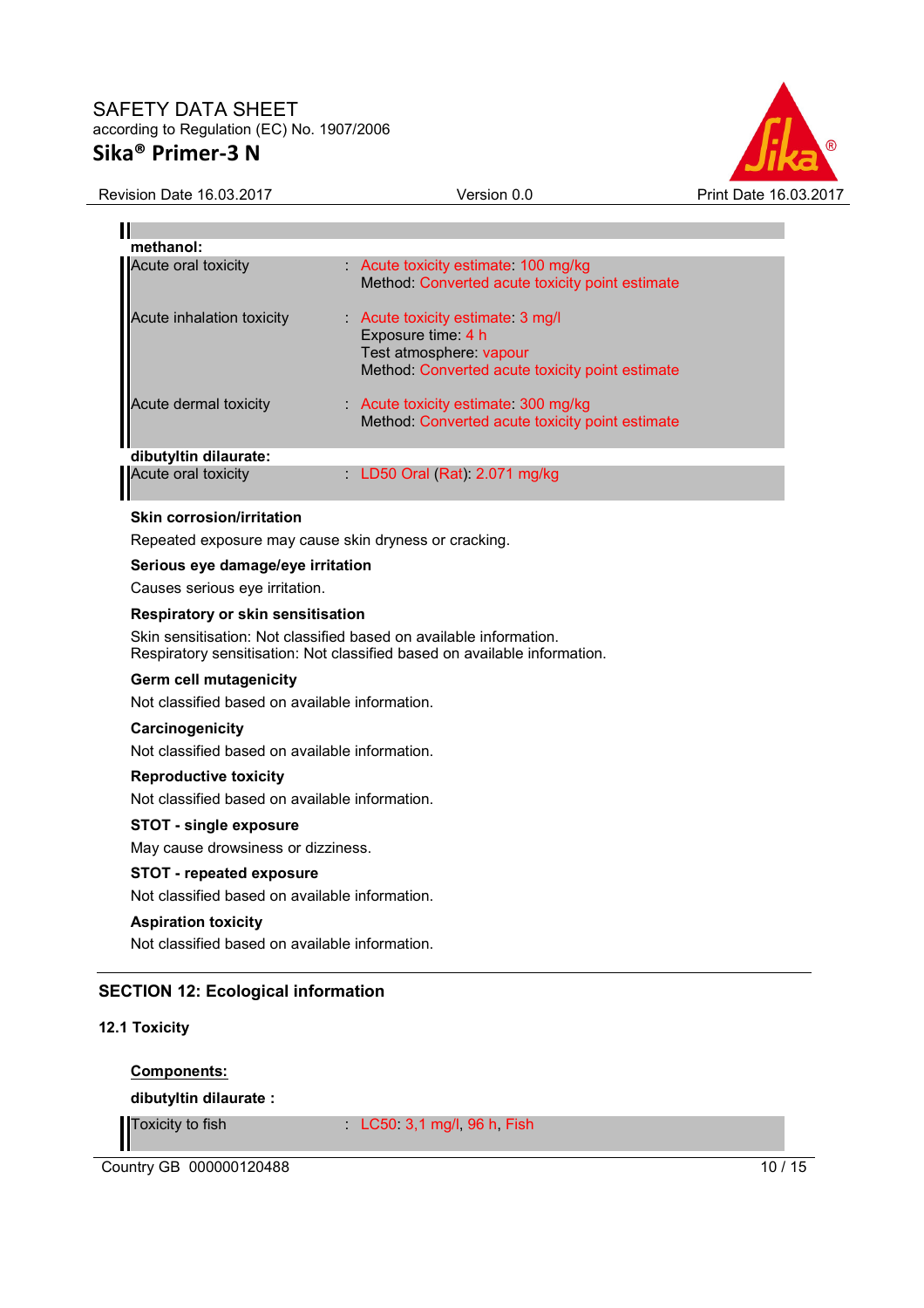

| <b>Revision Date 16.03.2017</b>                                             | Version 0.0                                                                                                                                                                                                  | Print Date 16.03.2017 |
|-----------------------------------------------------------------------------|--------------------------------------------------------------------------------------------------------------------------------------------------------------------------------------------------------------|-----------------------|
| Toxicity to daphnia and other<br>aquatic invertebrates<br>Toxicity to algae | EC50 1 mg/l, 48 h, Daphnia (water flea)<br>EC50 1 - 10 mg/l, 72 h, Selenastrum capricornutum (green<br>algae)                                                                                                |                       |
| 12.2 Persistence and degradability                                          |                                                                                                                                                                                                              |                       |
| No data available                                                           |                                                                                                                                                                                                              |                       |
| 12.3 Bioaccumulative potential                                              |                                                                                                                                                                                                              |                       |
| No data available                                                           |                                                                                                                                                                                                              |                       |
| 12.4 Mobility in soil                                                       |                                                                                                                                                                                                              |                       |
| No data available                                                           |                                                                                                                                                                                                              |                       |
| 12.5 Results of PBT and vPvB assessment                                     |                                                                                                                                                                                                              |                       |
| <b>Product:</b>                                                             |                                                                                                                                                                                                              |                       |
| Assessment                                                                  | : This substance/mixture contains no components considered<br>to be either persistent, bioaccumulative and toxic (PBT), or<br>very persistent and very bioaccumulative (vPvB) at levels of<br>0.1% or higher |                       |
| 12.6 Other adverse effects                                                  |                                                                                                                                                                                                              |                       |
| <b>Product:</b>                                                             |                                                                                                                                                                                                              |                       |
| Additional ecological infor-<br>mation                                      | : There is no data available for this product.                                                                                                                                                               |                       |

## **SECTION 13: Disposal considerations**

## **13.1 Waste treatment methods**

| Product                  | : The generation of waste should be avoided or minimized<br>wherever possible.<br>Empty containers or liners may retain some product residues.<br>This material and its container must be disposed of in a safe<br>way.<br>Dispose of surplus and non-recyclable products via a licensed<br>waste disposal contractor.<br>Disposal of this product, solutions and any by-products should<br>at all times comply with the requirements of environmental<br>protection and waste disposal legislation and any regional<br>local authority requirements.<br>Avoid dispersal of spilled material and runoff and contact with<br>soil, waterways, drains and sewers. |
|--------------------------|-----------------------------------------------------------------------------------------------------------------------------------------------------------------------------------------------------------------------------------------------------------------------------------------------------------------------------------------------------------------------------------------------------------------------------------------------------------------------------------------------------------------------------------------------------------------------------------------------------------------------------------------------------------------|
| European Waste Catalogue | $\therefore$ 08 01 11* waste paint and varnish containing organic sol-<br>vents or other dangerous substances                                                                                                                                                                                                                                                                                                                                                                                                                                                                                                                                                   |
| Contaminated packaging   | $: 150110*$ packaging containing residues of or contaminated                                                                                                                                                                                                                                                                                                                                                                                                                                                                                                                                                                                                    |
| Country GB 000000120488  | / 15                                                                                                                                                                                                                                                                                                                                                                                                                                                                                                                                                                                                                                                            |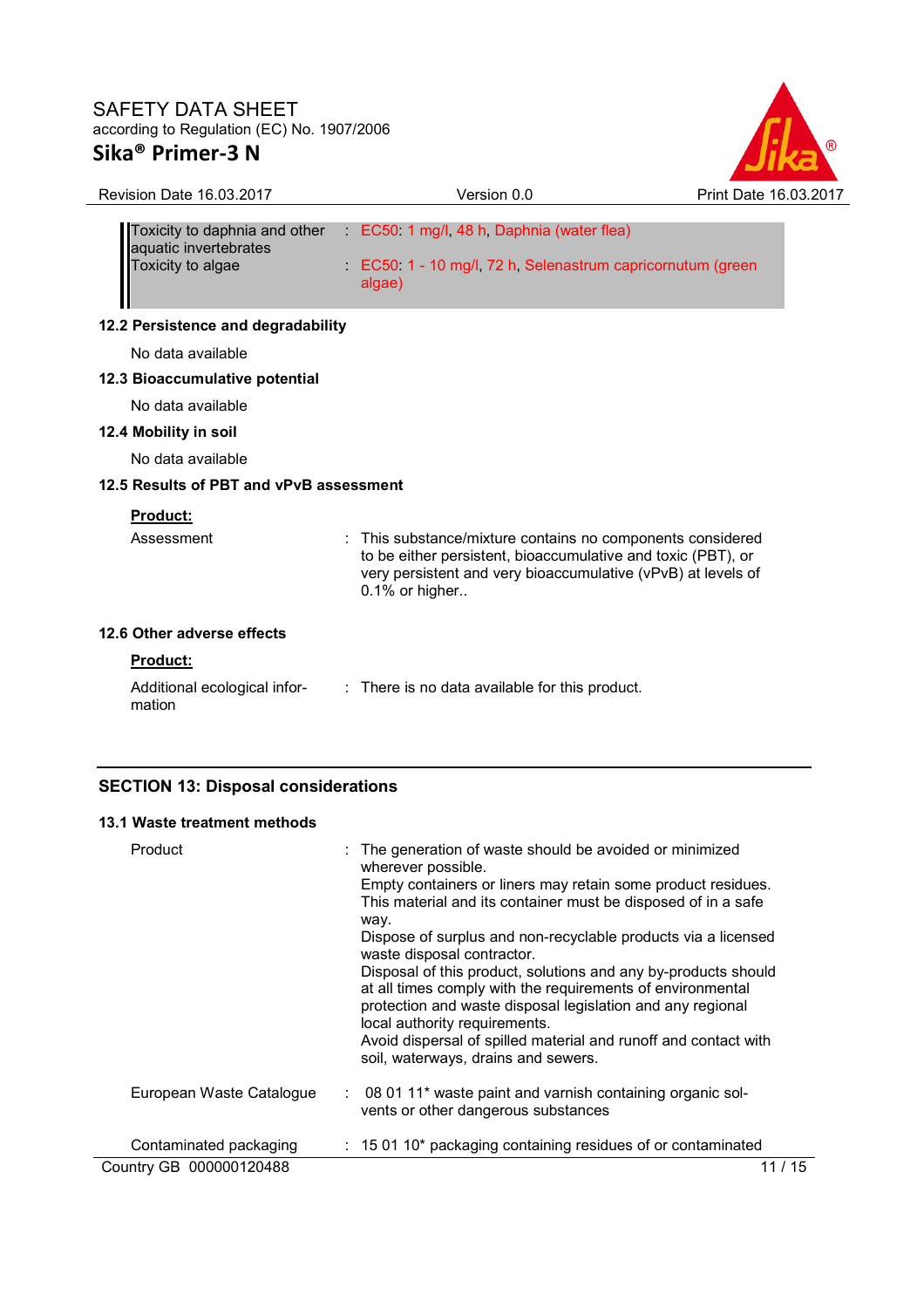

Revision Date 16.03.2017 Version 0.0 Print Date 16.03.2017

by dangerous substances

## **SECTION 14: Transport information**

# **ADR**

| 14.1 UN number<br>14.2 Description of the goods<br>14.3 Class<br>14.4 Packing group<br><b>Classification Code</b><br>Labels<br>Tunnel restriction code<br>14.5 Environmentally hazard-<br>ous | - 1866<br>$:$ RESIN SOLUTION<br>- 3<br>: II<br>: F1<br>- 3<br>: $(D/E)$<br>no |
|-----------------------------------------------------------------------------------------------------------------------------------------------------------------------------------------------|-------------------------------------------------------------------------------|
| IATA<br>14.1 UN number<br>14.2 Description of the goods<br>14.3 Class<br>14.4 Packing group<br>Labels<br>14.5 Environmentally hazard-<br>ous                                                  | - 1866<br>: Resin solution<br>3<br>: II<br>$\therefore$ 3<br>no               |
| <b>IMDG</b><br>14.1 UN number<br>14.2 Description of the goods<br>14.3 Class<br>14.4 Packing group<br>Labels<br>EmS Number 1<br>EmS Number 2<br>14.5 Marine pollutant                         | - 1866<br>: RESIN SOLUTION<br>: 3<br>- 11<br>: 3<br>$:$ F-E<br>S-E<br>no      |

#### **14.6 Special precautions for user**

No data available

**14.7 Transport in bulk according to Annex II of MARPOL 73/78 and the IBC Code** Not applicable

## **SECTION 15: Regulatory information**

## **15.1 Safety, health and environmental regulations/legislation specific for the substance or mixture**

## **Prohibition/Restriction**

| REACH - Restrictions on the manufacture, placing on | $\therefore$ Not applicable |
|-----------------------------------------------------|-----------------------------|
| the market and use of certain dangerous substances, |                             |
| preparations and articles (Annex XVII)              |                             |

Country GB 000000120488 12 / 15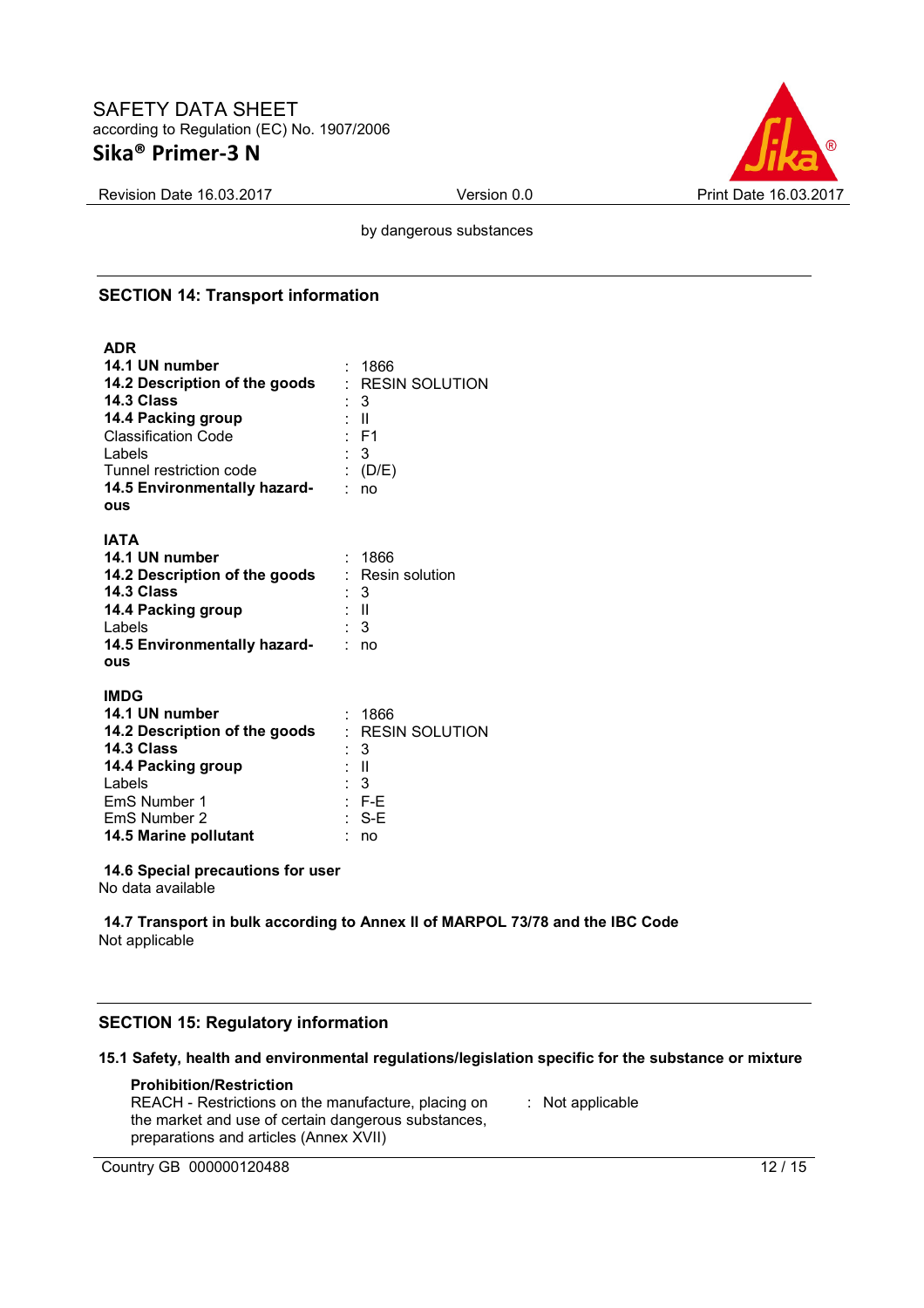

| <b>Revision Date 16.03.2017</b>                                                                                                                                    | Version 0.0                                                                                                                                                                                                                                   |                                                                           | Print Date 16.03.2017  |
|--------------------------------------------------------------------------------------------------------------------------------------------------------------------|-----------------------------------------------------------------------------------------------------------------------------------------------------------------------------------------------------------------------------------------------|---------------------------------------------------------------------------|------------------------|
| REACH - Candidate List of Substances of Very High<br>Concern for Authorisation (Article 59).<br>REACH - List of substances subject to authorisation<br>(Annex XIV) |                                                                                                                                                                                                                                               | : None of the components are listed<br>$(=>0.1\%).$<br>$:$ Not applicable |                        |
| <b>REACH Information:</b>                                                                                                                                          | All substances contained in our Products are<br>- preregistered or registered by our upstream suppliers, and/or<br>- preregistered or registered by us, and/or<br>- excluded from the regulation, and/or<br>- exempted from the registration. |                                                                           |                        |
| jor-accident hazards involving dangerous substances.                                                                                                               | Seveso III: Directive 2012/18/EU of the European Parliament and of the Council on the control of ma-                                                                                                                                          |                                                                           |                        |
| P <sub>5</sub> c                                                                                                                                                   | <b>FLAMMABLE LIQUIDS</b>                                                                                                                                                                                                                      | Quantity 1<br>5.000 t                                                     | Quantity 2<br>50,000 t |
|                                                                                                                                                                    |                                                                                                                                                                                                                                               |                                                                           |                        |

| VOC-CH (VOCV)    | : 66,34 $%$ |
|------------------|-------------|
| VOC-EU (solvent) | : 66,34 $%$ |

If other regulatory information applies that is not already provided elsewhere in the Safety Data Sheet, then it is described in this subsection.

| Health, safety and environ-<br>mental regulation/legislation<br>specific for the substance or<br>mixture: | : Environmental Protection Act 1990 & Subsidiary Regulations<br>Health and Safety at Work Act 1974 & Subsidiary Regulations<br>Control of Substances Hazardous to Health Regulations<br>(COSHH)<br>May be subject to the Control of Major Accident Hazards<br>Regulations (COMAH), and amendments. |
|-----------------------------------------------------------------------------------------------------------|----------------------------------------------------------------------------------------------------------------------------------------------------------------------------------------------------------------------------------------------------------------------------------------------------|
| Other regulations                                                                                         | : Take note of Directive 92/85/EEC regarding maternity protec-<br>tion or stricter national regulations, where applicable.                                                                                                                                                                         |

## **15.2 Chemical safety assessment**

This product contains substances for which Chemical Safety Assessments are still required.

## **SECTION 16: Other information**

| <b>Full text of H-Statements</b> |                                               |
|----------------------------------|-----------------------------------------------|
| H <sub>225</sub>                 | Highly flammable liquid and vapour.           |
| H <sub>226</sub>                 | Flammable liquid and vapour.                  |
| H <sub>301</sub>                 | Toxic if swallowed.                           |
| H <sub>304</sub>                 | May be fatal if swallowed and enters airways. |
| H <sub>3</sub> 11                | Toxic in contact with skin.                   |
| H312                             | Harmful in contact with skin.                 |

Country GB 000000120488 13 / 15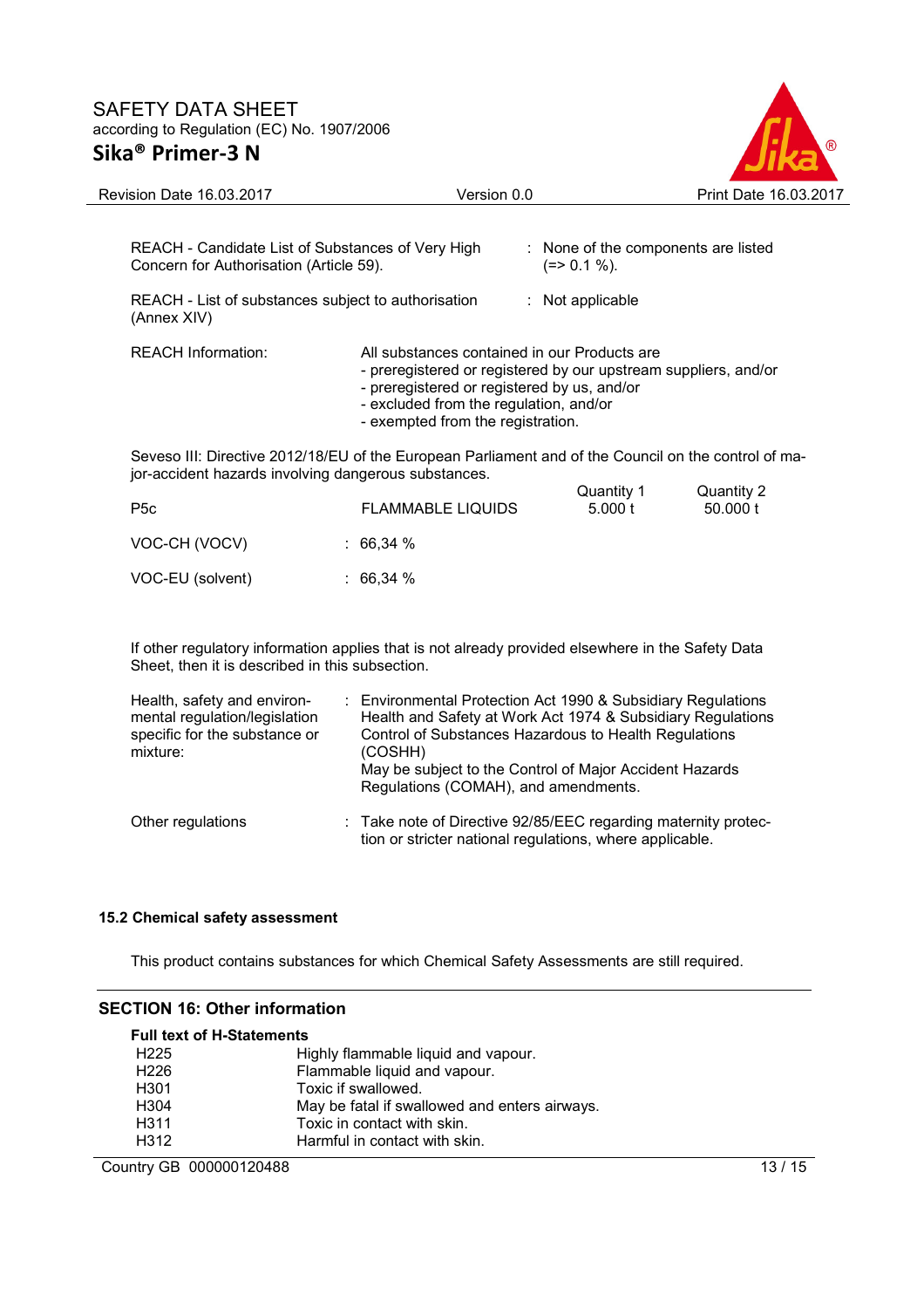

| H314                                    | Causes severe skin burns and eye damage.                                                                                                  |
|-----------------------------------------|-------------------------------------------------------------------------------------------------------------------------------------------|
| H315                                    | Causes skin irritation.                                                                                                                   |
| H317                                    | May cause an allergic skin reaction.                                                                                                      |
| H319                                    | Causes serious eye irritation.                                                                                                            |
| H331                                    | Toxic if inhaled.                                                                                                                         |
| H332                                    | Harmful if inhaled.                                                                                                                       |
| H335                                    | May cause respiratory irritation.                                                                                                         |
| H336                                    | May cause drowsiness or dizziness.                                                                                                        |
| H341                                    | Suspected of causing genetic defects.                                                                                                     |
| <b>H360FD</b>                           | May damage fertility. May damage the unborn child.                                                                                        |
| H370                                    | Causes damage to organs if inhaled.                                                                                                       |
| H372                                    | Causes damage to organs through prolonged or repeated exposure if<br>swallowed.                                                           |
| H373                                    | May cause damage to organs through prolonged or repeated exposure.                                                                        |
| H400                                    | Very toxic to aquatic life.                                                                                                               |
| H410                                    | Very toxic to aquatic life with long lasting effects.                                                                                     |
|                                         |                                                                                                                                           |
| <b>Full text of other abbreviations</b> |                                                                                                                                           |
| Acute Tox.                              | Acute toxicity                                                                                                                            |
| <b>Aquatic Acute</b>                    | Acute aquatic toxicity                                                                                                                    |
| <b>Aquatic Chronic</b>                  | Chronic aquatic toxicity                                                                                                                  |
| Asp. Tox.                               | Aspiration hazard                                                                                                                         |
| Eye Irrit.                              | Eye irritation                                                                                                                            |
| Flam. Liq.                              | Flammable liquids                                                                                                                         |
| Muta.                                   | Germ cell mutagenicity                                                                                                                    |
| Repr.                                   | Reproductive toxicity                                                                                                                     |
| Skin Corr.                              | Skin corrosion                                                                                                                            |
| Skin Irrit.                             | Skin irritation                                                                                                                           |
| Skin Sens.                              | Skin sensitisation                                                                                                                        |
| STOT RE                                 | Specific target organ toxicity - repeated exposure                                                                                        |
| <b>STOT SE</b>                          | Specific target organ toxicity - single exposure                                                                                          |
| <b>ADR</b>                              | Accord européen relatif au transport international des marchandises                                                                       |
|                                         | Dangereuses par Route                                                                                                                     |
| CAS                                     | <b>Chemical Abstracts Service</b>                                                                                                         |
| <b>DNEL</b>                             | Derived no-effect level                                                                                                                   |
| <b>EC50</b>                             | Half maximal effective concentration                                                                                                      |
| <b>GHS</b>                              | Globally Harmonized System                                                                                                                |
| <b>IATA</b>                             | International Air Transport Association                                                                                                   |
| <b>IMDG</b>                             | International Maritime Code for Dangerous Goods                                                                                           |
| LD50                                    | Median lethal dosis (the amount of a material, given all at once, which                                                                   |
| LC50                                    | causes the death of 50% (one half) of a group of test animals)<br>Median lethal concentration (concentrations of the chemical in air that |
|                                         | kills 50% of the test animals during the observation period)                                                                              |
| <b>MARPOL</b>                           | International Convention for the Prevention of Pollution from Ships,                                                                      |
|                                         | 1973 as modified by the Protocol of 1978                                                                                                  |
| OEL                                     | Occupational Exposure Limit                                                                                                               |
| <b>PBT</b>                              | Persistent, bioaccumulative and toxic                                                                                                     |
| <b>PNEC</b>                             | Predicted no effect concentration                                                                                                         |
| <b>REACH</b>                            | Regulation (EC) No 1907/2006 of the European Parliament and of the                                                                        |
|                                         | Council of 18 December 2006 concerning the Registration, Evaluation,                                                                      |
|                                         | Authorisation and Restriction of Chemicals (REACH), establishing a                                                                        |
|                                         | European Chemicals Agency                                                                                                                 |
| <b>SVHC</b>                             | Substances of Very High Concern                                                                                                           |
| Country GB 000000120488                 | 14/15                                                                                                                                     |